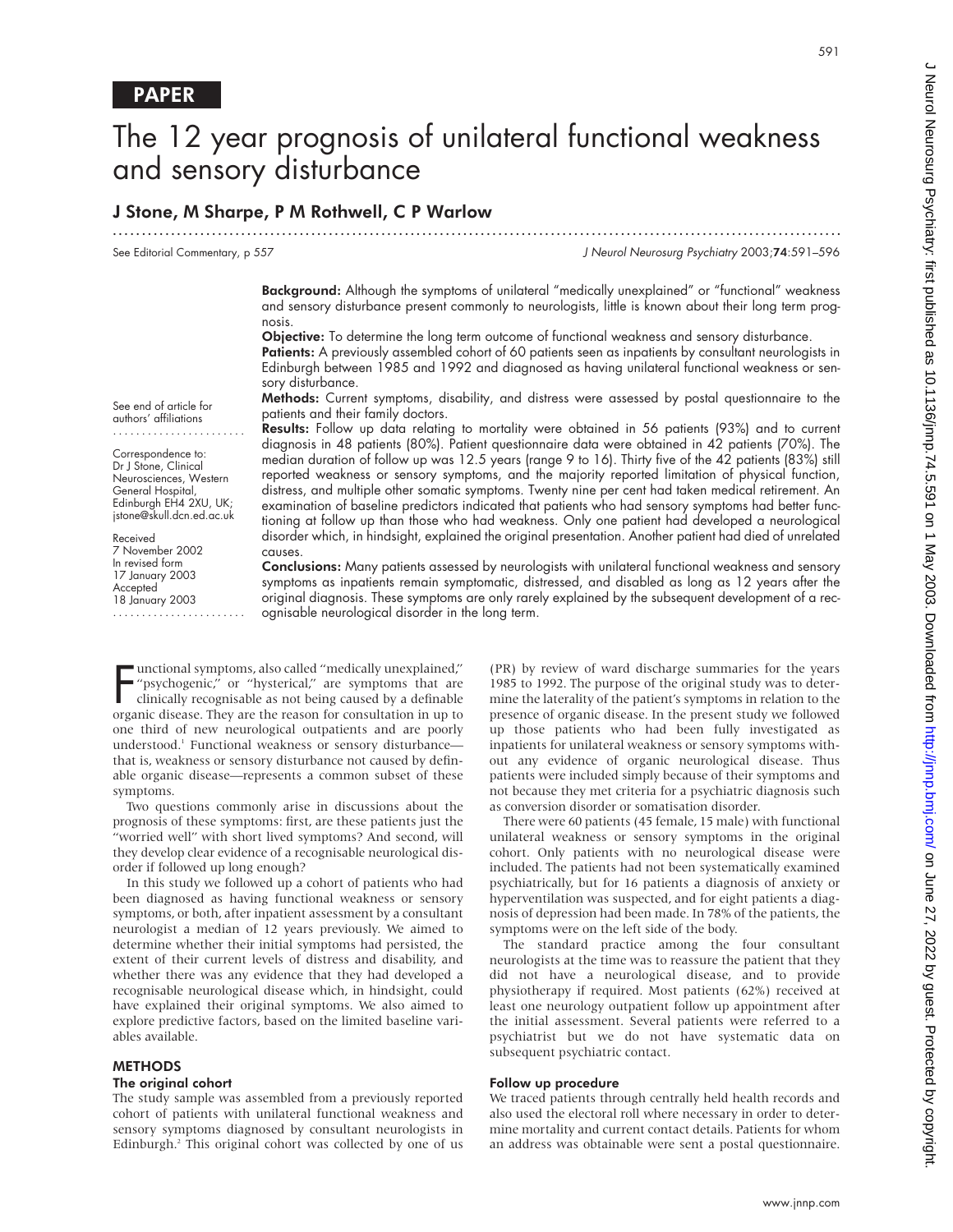

Figure 1 Recruitment of subjects and completeness of follow up.

The questionnaire comprised an initial section inquiring about the presence or absence of 31 somatic symptoms (based on those listed in the DSM-IV diagnostic criteria for somatisation disorder<sup>3</sup>), including weakness and altered sensation. We also asked whether they had stopped working because of ill health. All patients also completed the short form 36 item (SF-36) health status questionnaire—a widely used measure of distress and disability.<sup>4</sup> We selected two historical control groups with which to compare these results. The first was a sample of 42 patients with multiple sclerosis, surveyed in our department in 1996 and of similar age (median age 41 years) and sex (66% female).<sup>5</sup> The second was from a large study of the local population, undertaken in 1993, from which we extracted median data matched for age and sex.<sup>6</sup>

We also asked the family doctors of all participating subjects (and of patients who had not replied to our letter of invitation) to complete a questionnaire about their patient's health. The doctors were asked whether their patient had, to their knowledge, developed a neurological disorder. They were also asked to rate the patient's health, whether they were frequent attenders at the practice, and whether they had a history of medically unexplained symptoms. Replies to each of these three questions were rated on a five point Likert-type scale (strongly agree; agree; neither agree nor disagree; disagree; strongly disagree).

## Analysis

We dichotomised the general practitioner ratings according to whether they agreed or disagreed with the three statements about the patient's health, attendance, and history of medically unexplained symptoms. In an exploratory analysis, we examined differences in outcome according to age (non-parametric linear regression), sex, and whether the

| Symptoms at 12.5 year follow up in 42<br>Table 1<br>patients who initially presented with unilateral<br>functional weakness and /or sensory disturbance                                                                                                                                                                                                                                                                                                                           |                                                                                                                                                                        |
|-----------------------------------------------------------------------------------------------------------------------------------------------------------------------------------------------------------------------------------------------------------------------------------------------------------------------------------------------------------------------------------------------------------------------------------------------------------------------------------|------------------------------------------------------------------------------------------------------------------------------------------------------------------------|
| Sex (F/M)<br>Age at investigation (years) (median (range))<br>Duration of follow up (years) (median (range))<br>Number taking medical retirement                                                                                                                                                                                                                                                                                                                                  | 34/8<br>36 (36 to 54)<br>12.5 (9 to 16)<br>12/41 (29%) <sup>°</sup>                                                                                                    |
| Patient ratings: most common symptoms (in more than 20%) <sup>a</sup><br><b>Weakness</b> <sup>b</sup><br>Numbness <sup>b</sup><br>Sleep difficulties<br>Fatigue<br>Joint pain<br>Memory or concentration problems<br>Back pain<br>Muscle pain<br>Heavy periods<br>Depression<br><b>Dizziness</b><br>Headaches<br>Gas or bloating<br>Nausea<br>Diarrhoea<br>Palpitations<br><b>Breathlessness</b><br>Painful periods<br>Sweats<br>Anxiety<br>Chest pain<br>Swallowing difficulties | 69%<br>48%<br>67%<br>58%<br>57%<br>57%<br>55%<br>52%<br>$44\%$<br>43%<br>43%<br>40%<br>38%<br>33%<br>33%<br>33%<br>31%<br>28% <sup>c</sup><br>24%<br>24%<br>21%<br>21% |
| Family doctor ratings<br>Misdiagnosis<br>"This patient has good health"<br>"This patient attends frequently"<br>"This patient has a history of several different<br>medically functional symptoms"                                                                                                                                                                                                                                                                                | $1/47$ (2%)<br>39% disagree or<br>strongly disagreed<br>40% agree or<br>strongly agreed<br>30% agree or<br>strongly disagree <sup>d</sup>                              |
| $\degree$ Denominator = 41 (42 patient replies, excluding the patient who<br>was misdiagnosed).<br>$b$ At onset 24 had numbness and 18 had weakness $\pm$ numbness.<br><i>Penominator = 18 (excluding men, patients with a hysterectomy, and</i><br>those over $50$ .<br><sup>d</sup> Denominator = 46 (47 family doctor replies excluding the patient<br>who was misdiagnosed).                                                                                                  |                                                                                                                                                                        |

symptom was weakness or sensory disturbance (Mann– Whitney test) as predictive variables. The physical functioning and social functioning scales of the SF-36 were used as primary outcome variables.

# RESULTS

## Completeness of follow up

The recruitment of subjects into the follow up study is shown in fig 1. Of the 60 initial patients, the details of four had been lost in the intervening period. One patient had died (see below) and a further five patients could no longer be traced within south east Scotland. Of the 50 patients for whom we had names and addresses, two refused to take part and six did not reply to the invitation to take part in the study.

## Characteristics of patients at follow up

Forty two patients (34 female, eight male) replied to the questionnaire and constitute the follow up sample. The median and mean duration of follow up was 12.5 years (range 9 to 16). The median age at time of initial investigation was 36 years (range 36 to 54 years) (table 1). Thirty one had left sided symptoms and 11 had right sided symptoms. The following investigations had been carried out during the original inpatient assessment of these patients: cerebrospinal fluid analysis (60%), cranial computed tomography (CT) (55%), visual evoked responses (40%), somatosensory evoked potentials (26%), magnetic resonance imaging of the head (21%),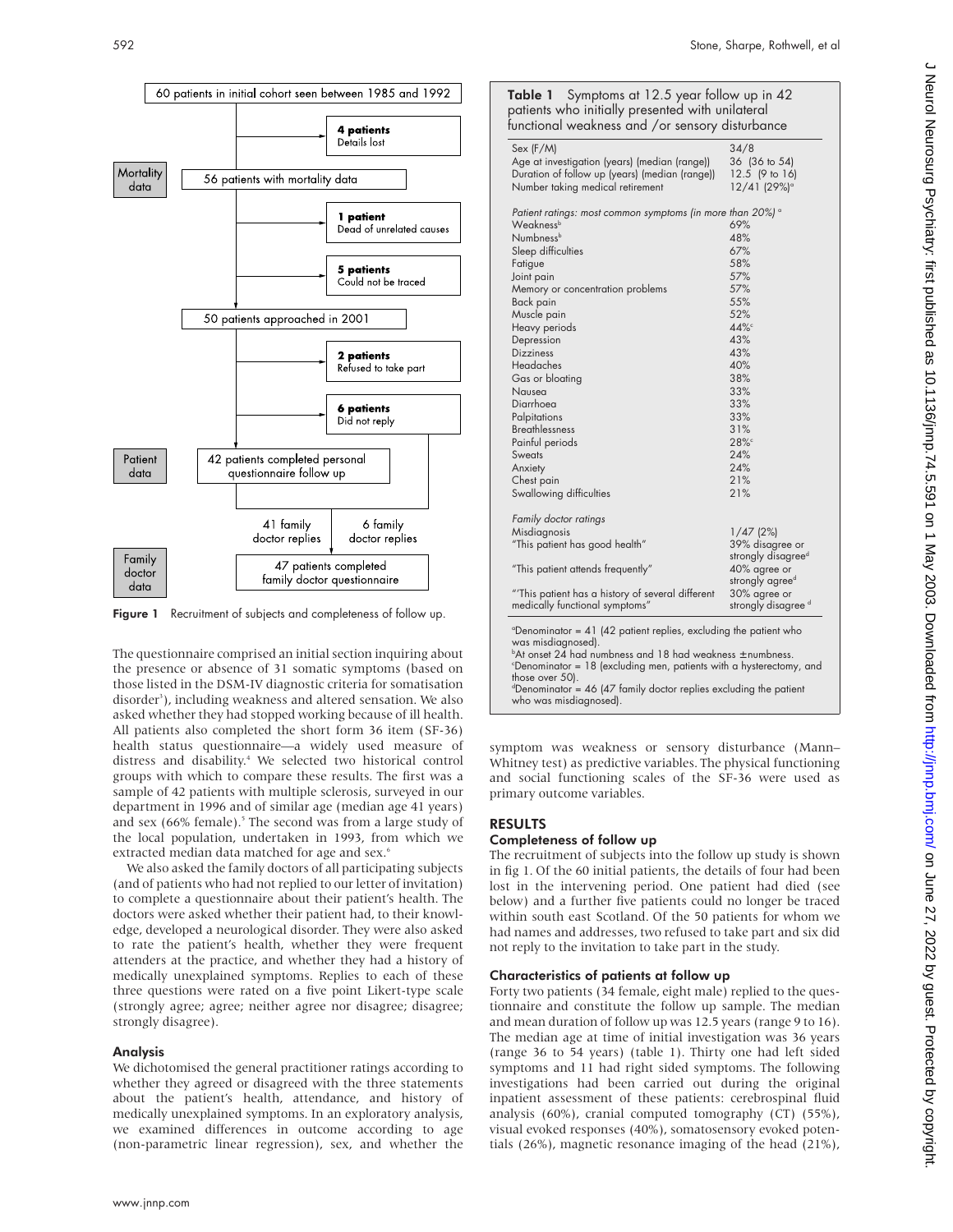Table 2 Disability and distress in 41 patients with functional weakness and/or sensory symptoms at follow up compared with multiple sclerosis and local population reference range

|                      | This study<br>$(n=41)$ , median age 48) | <b>MS</b> outpatients<br>in Edinburgh <sup>5</sup><br>$(n=42, \text{median age } 41)$ | Local population<br>reference range <sup>6</sup><br>$(n=1661, \text{median age } 47)$ |
|----------------------|-----------------------------------------|---------------------------------------------------------------------------------------|---------------------------------------------------------------------------------------|
| Physical functioning | 55 (25 to 80)                           | 20 (0 to 90)                                                                          | 95 (80 to 100)                                                                        |
| Role physical        | $0 \; (0 \; \text{to} \; 56)$           | 25 (0 to 100)                                                                         | 100 (75 to 100)                                                                       |
| Mental health        | 64 (40 to 76)                           | 68 (4 to 96)                                                                          | 80 (64 to 88)                                                                         |
| Role emotional       | 33 (0 to 100)                           | 100 (0 to 100)                                                                        | 100 (100 to 100)                                                                      |
| Social functioning   | 56 (33 to 78)                           | 75 (0 to 100)                                                                         | 100 (66 to 100)                                                                       |
| Energy               | 30 (15 to 40)                           | 35 (0 to 95)                                                                          | 65 (45 to 75)                                                                         |
| Pain                 | 33 (22 to 67)                           | 92 (0 to 100)                                                                         | 84 (61 to 100)                                                                        |
| General health       | 40 (20 to 60)                           | 47 (10 to 90)                                                                         | 77 (57 to 87)                                                                         |

nerve conduction studies (17%), myelography (12%), and cerebral angiography (10%). Most (62%) had had some form of brain neuroimaging.

### Symptom persistence at follow up

The results in table 1 are derived from the 42 patients who responded to the questionnaire, excluding the one who was misdiagnosed (see below). Overall, 83% of the patients (34/41) reported weakness or numbness as current symptoms, a median of 12.5 years (range 9 to 16) after being initially investigated. Weakness was reported by 69% and numbness by 48%. There was considerable crossover of weakness and sensory symptoms between the time of initial assessment and follow up. Over half (55%) had originally complained of weakness or were found to be weak on initial examination. At follow up, 58% of those who only had sensory symptoms initially went on to develop weakness.

The prevalence at follow up of physical symptoms other than weakness and sensory disturbance was high (table 1). The median number of current symptoms (excluding gynaecological symptoms, depression, and anxiety) was nine. Using DSM-IV criteria and making the assumption that additional reported symptoms were likely to be functional or medically unexplained, six subjects would meet DSM-IV criteria for somatisation disorder<sup>3</sup> (that is, one neurological symptom, four pain symptoms, two gastrointestinal symptoms, and one sexual/gynaecological symptom). Forty one per cent (17/41) had over 10 *current* physical symptoms.

### Distress and disability at follow up

The results of the SF-36 health status questionnaire, together with those of the two historical control groups, are shown in table 2. The patient's reported level of functioning was substantially lower than that of the local population<sup>6</sup> but similar to values for local patients with multiple sclerosis.<sup>5</sup>

The everyday limitations reported by patients with functional weakness or sensory symptoms are illustrated by their responses to individual items. For example, a high proportion were "limited a lot" by their health in "carrying groceries" (52%), "climbing several flights of stairs" (45%), or carrying out "moderate activities" such as moving a table, pushing a vacuum cleaner, bowling, or playing golf (38%). Pain was very common with 43% reporting "severe" or "very severe" bodily pain in the past four weeks, and only 17% reporting either no pain or "very mild" pain. Responses to items designed to detect emotional distress revealed strong endorsement of somatic emotional symptoms such as "feeling tired" (76%) or "worn out" (62%) "a good bit of the time" or more, but not cognitive emotional symptoms such as "very nervous" (21%) or "down in the dumps" (24%). Twenty nine per cent of the subjects (12/41) said

they had taken medical retirement. The mean age of the 12 patients taking medical retirement was 44 years.

The family doctors' responses about the health of 46 patients (not including the patient who was misdiagnosed) are shown in table 1. Forty per cent regarded their patient as a "frequent attender'" and 39% disagreed with the statement that "this patient has good health." Thirty per cent reported that their patient had several different medically unexplained symptoms.

#### Misdiagnosis and mortality

Forty seven family doctors responded (including those responsible for all six patients who did not respond to the questionnaire). In one additional case where a family doctor response was not obtained, the patient indicated in her questionnaire that her left sided sensory symptoms had resolved.

In only one case was there evidence of a new neurological diagnosis, rendering the initial diagnosis of unexplained symptoms incorrect. This woman aged 44 when seen in 1992, presented with recurrent episodes of weakness of the left arm and leg, slurred speech, and blurred vision lasting days at a time. Cranial CT was normal and the comment was made that "the diagnosis will have to remain uncertain." She subsequently developed clinical and radiological evidence of multiple sclerosis. We did not include this patient in the SF-36 and symptom data presented in the rest of this paper.

We traced mortality data on 56 of the 60 patients (93%). There was only one death, a man who had died in 1991 of lung cancer. This man was seen in 1984, aged 59, with left sided sensory symptoms only. At that time routine blood tests, cranial CT, nerve conduction studies, cerebral angiography, and a 24 hour ECG tape were normal. We do not know the course of his neurological symptoms over the seven years before his death but it seems unlikely that these symptoms were related to his cause of death.

#### Prognostic factors

Patients with only sensory symptoms and signs at presentation had significantly better outcome in terms of higher physical functioning (p < 0.05), social functioning  $(p = 0.02)$ , and pain  $(p = 0.01)$  than patients with any symptoms or signs of weakness (two sided Mann–Whitney test). A higher age of onset predicted lower physical functioning at follow up ( $p = 0.03$ , non-parametric linear regression). Sex was not associated with any outcome and no variable predicted medical retirement.

# **DISCUSSION**

# Functional weakness and sensory symptoms usually persist and remain disabling

After a median of 12 years following initial assessment, 83% of our sample still had weakness or sensory symptoms or both,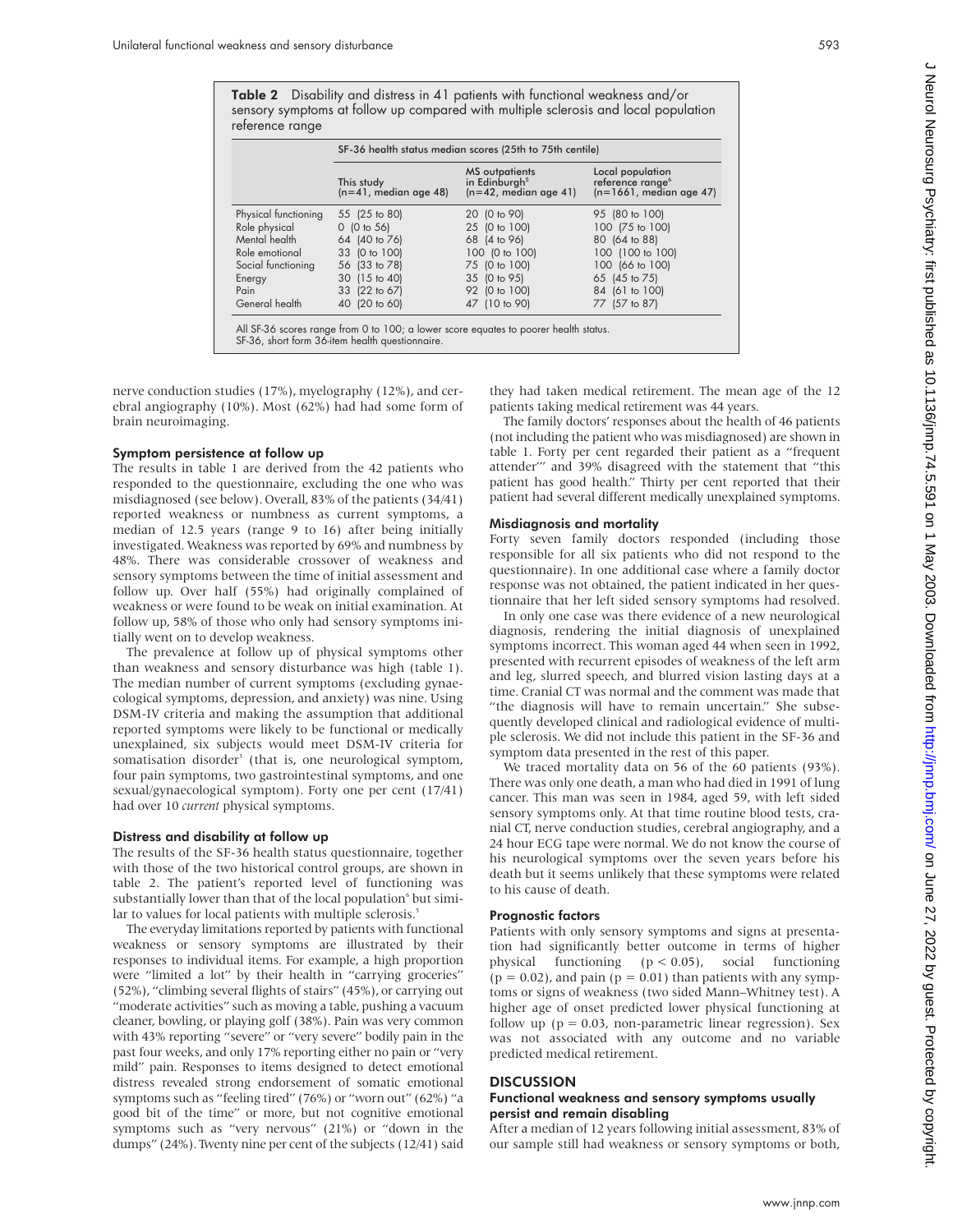|                                     | Year | Sample<br>size | Population<br>sampled                                                                                             | Mean<br>years of<br>follow up | Neurological disorder<br>missed (clinical features)                                                                                                                                       | Disability at follow up                                                                                                                                   | Prognostic factors                                                                                                               |
|-------------------------------------|------|----------------|-------------------------------------------------------------------------------------------------------------------|-------------------------------|-------------------------------------------------------------------------------------------------------------------------------------------------------------------------------------------|-----------------------------------------------------------------------------------------------------------------------------------------------------------|----------------------------------------------------------------------------------------------------------------------------------|
| Couprie<br>et al                    | 1995 | 56             | Neurological<br>inpatients; 73%<br>weakness, 12% gait,<br>5% sensory only;<br>retrospective                       | 4.5                           | 2 cases (1 bizarre transient<br>paralysis due to cerebral<br>ischaemia; 1 ataxia with<br>posturing due to multiple<br>sclerosis)                                                          | 41% with Rankin scores<br>worse than 2 ("I have<br>symptoms which have<br>caused some changes in my<br>life but I am still able to look<br>after myself") | Positive: recent onset and<br>recovery by the time of<br>discharge                                                               |
| Crimlisk<br>et $al^8$               | 1998 | 64             | Neurological<br>inpatients; 50%<br>weakness, 50%<br>movement disorder;<br>retrospective                           | 6                             | 3 cases (all gait disorder,<br>due to (1) myotonic<br>dystrophy, (2)<br>spinocerebellar<br>degeneration, and (3)<br>paroxysmal hemidystonia)                                              | 50% had either retired on<br>grounds of ill health or were for less than one year; the<br>on sick leave; 36% had a<br>psychiatric disorder                | Positive: symptoms present<br>presence of an axis 1<br>psychiatric disorder.<br>Negative: receipt of<br>benefits, and litigation |
| Binzer and<br>Kullgren <sup>9</sup> | 2000 | 30             | Neurological<br>inpatients; 100%<br>weakness; prospective                                                         | $1**$                         | None                                                                                                                                                                                      | 43% not working at 1 year                                                                                                                                 | Negative: the presence of a<br>personality disorder,<br>hopelessness, and a<br>concurrent somatic diagnosis                      |
| Moene <sup>16</sup>                 | 2000 | 76†            | Psychiatric in- and<br>outpatients; 58%<br>weakness or movement<br>disorder, 37% motor<br>and sensory, 5% sensory | 2.4                           | 10 cases (1 weakness due Not stated<br>to ALS; 5 movement disorders<br>proven to be organic; 3 gait<br>disorders due to MS, MSA,<br>and dementia; 1 leg pain due<br>to radicular disease) |                                                                                                                                                           | Higher age at onset, longer<br>duration of symptoms and<br>"suspicion of neurological<br>disorder" predicted<br>misdiagnosis     |
| This study                          | 2002 | 47             | Prospective<br>Neurological<br>inpatients; 55%<br>weakness, 45%<br>sensory only;<br>retrospective                 | 12.5                          | 1 case (intermittent paresis<br>due to multiple sclerosis)                                                                                                                                | 30% taken medical<br>retirement; 38% limited in<br>moderate activities; 43%<br>with severe or very severe<br>pain                                         | Positive: sensory symptoms<br>and signs alone rather than<br>weakness and/or sensory<br>symptoms                                 |

Table 3 Comparison of outcomes and prognostic factors with previous studies of functional motor and sensory symptoms\*

†Two patients with visual symptoms and seven with pseudoepileptic attacks also reported.<br>(Three studies report limited data on motor symptoms alone: Carter (1946)<sup>10</sup>: 22% unchanged or worse at five years; Ljungberg (1957) or worse at five years; Mace and Trimble (1996)12: 34% not improved at 10 years.)

with an average of nine current physical symptoms. Our data show that patients with functional weakness or sensory symptoms, who have been investigated as inpatients, have symptoms and disability that are often persistent in the long term. The comparison of the disability and distress data of our study population with locally acquired control groups indicates that they perform at a similar level to patients with multiple sclerosis<sup>5</sup> (table 2) and considerably worse than locally acquired population based controls.<sup>6</sup>

Although prognostic factors were not collected in a standardised way in the original study, patients with sensory symptoms and signs alone carried a better prognosis than if weakness was also present. Perhaps functional weakness with sensory disturbance simply represents a stronger degree of nervous system dysfunction than sensory disturbance alone.

We are aware of only three other studies with follow up data for disability on comparable groups of neurological patients with functional motor and sensory symptoms, the longest having a six year follow up (table 3).<sup>7-9</sup> Three additional studies since 1945 have reported outcome data from nonneurological populations such as general medicine, and from a specialised neuropsychiatry service.<sup>10-12</sup> These studies had varying outcome measures but the overall message is similar. Such symptoms often persist and are frequently associated with loss of employment and disability.

## Functional weakness and sensory symptoms only rarely develop into neurological disease

The prognosis of "hysteria" gained notoriety after an influential paper by Slater in 1965.<sup>13</sup> Slater claimed that  $61\%$  of his cohort of patients with "hysteria" developed neurological disease. His analysis, however, is flawed and his conclusion that hysteria is a "delusion and a snare" is highly misleading.<sup>14</sup> Although contemporaries, including Walshe,<sup>15</sup> protested, the paper is often quoted in textbooks—perhaps because it is consistent with doctors' fears about misdiagnosing symptoms as functional.

Slater's views have been refuted by several recent studies reporting rates of misdiagnosis of between zero and 4% in regional and tertiary neurological centres (table 3). A study of patients referred to a specialist psychiatric service<sup>16</sup> is a notable outlier with a rate of misdiagnosis of 13% (although there was a prior "suspicion of neurological disorder" in 80% of these "misdiagnosed" cases). Pooling the results of the four studies in table 3, in which the neurological misdiagnoses of patients with functional motor and sensory symptoms are described in detail, with the results from this study shows that there were 16 cases in 273 patients (6%). Other studies looking at the prognosis of conversion disorder have included significant numbers of patients with other functional neurological symptoms such as non-epileptic attacks and blindness. These are reviewed elsewhere<sup>14</sup> and we do not elaborate on them here.

Misdiagnosis is common in medicine. For example, reported rates of misdiagnosis in epilepsy vary from 26%<sup>17</sup> to 42%.18 In a population based study of 387 subjects diagnosed with multiple sclerosis, 17% subsequently turned out to be wrongly diagnosed, half because they had another neurological disorder and half because the symptoms were "functional" or psychological in origin.19 Similar misdiagnosis rates have been reported in motor neurone disease  $(8\%)$  and schizophrenia  $(6\%)$ <sup>21</sup>). The process by which neurologists decide that weakness or sensory disturbance is functional or medically unexplained has come under remarkably little scrutiny.<sup>22</sup> Despite this, our data suggest that this process is as least as accurate as the diagnosis of other neurological disorders.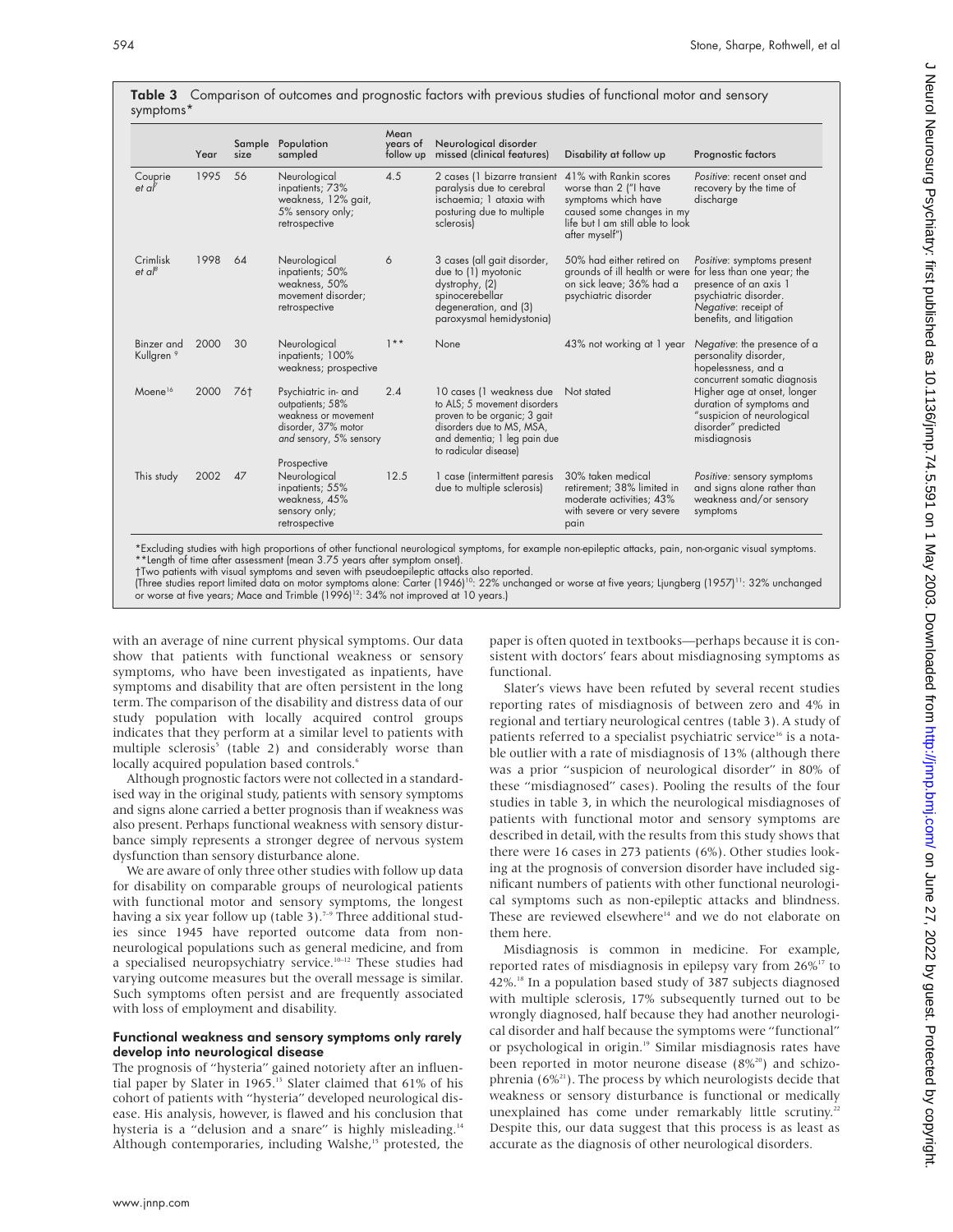#### Limitations

The original sample was of inpatients, potentially limiting the generalisability of the findings to outpatient practice (where the clinical presentation may be less severe or persistent). The excess of left sided symptoms (78%) in this cohort could, in the light of a recent systematic review in which only 58% were left sided,<sup>23</sup> represent another source of bias, although there is insufficient published evidence to allow us to estimate its potential importance. The sample was also assembled retrospectively and so may not have been truly consecutive. The initial assessments were done as part of routine clinical practice, so they did not generate standardised data about the patients. In particular we did not have systematic information about the chronicity of symptoms, comorbidity of organic disease, and psychiatric disorders at the time of the initial investigation. Despite these limitations, we believe that the original sample was reasonably representative of general neurological practice in a teaching hospital at that time.

The sample followed up was incomplete. Incomplete follow up can be a further source of bias, particularly when an infrequent outcome such as a misdiagnosis is sought. The largest loss to follow up was the nine patients who had moved out of southeast Scotland and so could not be traced. Of the eight patients who were traceable but did not respond to the questionnaire, we know that six do not have a neurological disease (according to their family doctor), although it is unclear whether these patients are less or more disabled than the rest of the sample.

The follow up assessments were limited to self rated questionnaire responses by patients and three simple questions asked of their family doctors. The patients were not formally re-examined by a neurologist and we relied on the family doctor to detect new neurological disease. Although this means that mild cases of a disease such as multiple sclerosis may have been missed, it seems less likely that a family doctor would miss moderate or severe neurological disease.

#### Implications for clinical practice

The high frequency of long term symptom persistence, disability, and distress in this follow up of inpatients with functional weakness and sensory symptoms has important clinical implications. While it may be unhelpful to tell a patient with symptoms like this that they will not get better, it also appears wrong to assume that, once disease has been ruled out, the patient will improve. This may be particularly true for those patients who, for whatever reason, come to be investigated as inpatients rather than as outpatients.

Doctors are sometimes reluctant to make a positive diagnosis of functional neurological symptoms. This may be because they fear it will delay a subsequent disease diagnosis, because they do not wish to offend the patient, or because they feel that there is no point in making this diagnosis because there is no treatment. There is only one published trial of treatment for functional weakness.<sup>24</sup> This showed significant improvement in both arms of a multidisciplinary rehabilitation treatment (although no extra effect from hypnosis). Trials of cognitive behavioural therapy for other medically unexplained symptoms such as chronic fatigue have now shown that treatment can have a sustained and clinically significant effect.<sup>25</sup> There is even some evidence that patients with chronic multiple symptoms can improve substantially with treatment.<sup>26</sup> Furthermore, the recognition that a patient has long term vulnerability to developing functional somatic symptoms may, at the very least, be important in preventing future iatrogenic harm from unnecessary investigation and treatment.<sup>27</sup>

#### Conclusions

Patients admitted to a neurological ward with functional weakness or sensory disturbance are likely to continue to suffer symptoms, disability, and distress at long term follow up.

They are, however, highly unlikely to develop a neurological disease that explains their presenting symptoms.

Prognostic studies of functional weakness and sensory symptoms have been scant, given the size of the clinical problem, and have suffered by focusing on the problem of misdiagnosis at the expense of symptom persistence and disability. Part of the problem is that investigators have defined cases using a psychiatric diagnosis of conversion disorder (and previously hysteria), rarely made by the neurologists who see most of the patients. Defining the clinical problem as a symptom rather than as a disorder allows greater generalisability of the findings to neurological practice. More prospective studies that examine the predictive power of aspects of the clinical assessment are needed to guide clinicians in deciding which symptoms are likely to persist and whether conservative or active management is most appropriate.

#### ACKNOWLEDGEMENTS

We would like to thank Professor Robert Will, Professor Peter Sandercock, and Dr Bryan Ashworth, who were the consultant neurologists (along with Professor Warlow) who initially assessed the patients and assisted in contacting them; the patients and general practitioners who took part in the study; and Ann Houliston and Rosemary Anderson for invaluable secretarial support. We would also like to thank Dr John Forbes, senior lecturer in health economics, University of Edinburgh, for providing population based age and sex matched data for the SF-36 comparisons. JS is funded by the Chief Scientist's Office, Scotland, UK. PR is funded by a senior fellowship from the Medical Research Council, UK.

# .....................

#### Authors' affiliations

**J Stone, C P Warlow,** Division of Clinical Neurosciences, School of<br>Molecular and Clinical Medicine, University of Edinburgh, Edinburgh, UK **M Sharpe,** Division of Psychiatry, School of Molecular and Clinical<br>Medicine, University of Edinburgh

P M Rothwell, Department of Clinical Neurology, University of Oxford, Oxford, UK

Competing interests: none declared

#### **REFERENCES**

- 1 Carson AJ, Ringbauer B, Stone J, et al. Do medically unexplained symptoms matter? A prospective cohort study of 300 new referrals to neurology outpatient clinics. *J Neurol Neurosurg Psychiatry*<br>2000;**68**:207–10.
- 2 Rothwell P. Investigation of unilateral sensory or motor symptoms: frequency of neurological pathology depends on side of symptoms. J Neurol Neurosurg Psychiatry 1994;57:1401-2.
- 3 American Psychiatric Association. Diagnostic and statistical manual of diseases. Washington DC: American Psychiatric Association, 1994.<br>4 Brazier JE, Harper R, Jones NM, *et al*. Validating the SF-36 health
- survey questionnaire: new outcome measure for primary care. BMJ 1992;305:160–4.
- 5 Rothwell PM, McDowell Z, Wong CK, et al. Doctors and patients don't agree: cross sectional study of patients' and doctors' perceptions and assessments of disability in multiple sclerosis. BMJ 1997;314:1580-3.
- 6 Cohen G, Forbes J, Garraway M. Lothian health survey: <sup>a</sup> survey of your health and your satisfaction with health services. Edinburgh: University of Edinburgh, 1994.
- 7 Couprie W, Wijdicks E-FM, Rooijmans H-GM, et al. Outcome in conversion disorder: a follow-up study. J Neurol Neurosurg Psychiatry 1995;58:750–2.
- 8 Crimlisk HL, Bhatia K, Cope H, et al. Slater revisited: 6 year follow up study of patients with medically unexplained motor symptoms. BMJ 1998;316:582–6.
- 9 Binzer M, Kullgren G. Motor conversion disorder. A prospective 2-to 5-year follow-up study. Psychosomatics 1998;39:519–27
- 10 Carter AB. The prognosis of certain hysterical symptoms. BMJ 1949;i:1076–9.
- 11 Ljungberg L. Hysteria: a clinical, prognostic and genetic study. Acta Psychiatr Neurol Scand Suppl 1957;112:1–162.
- 12 Mace CJ, Trimble MR. Ten-year prognosis of conversion disorder. Br J Psychiatry 1996;169:282–8.
- 13 Slater ET. Diagnosis of "hysteria". BMJ 1965;i:1395-9.
- 14 Ron M. The prognosis of hysteria/somatisation disorder. In: Halligan P, Bass C, Marshall JC, eds. Contemporary approaches to the study of hysteria. Oxford: Oxford University Press 2001:271–81.
- 15 Walshe F. Diagnosis of hysteria. BMJ 1965;ii:1451-4.
- 16 Moene FC, Landberg EH, Hoogduin KA, et al. Organic syndromes diagnosed as conversion disorder. Identification and frequency in a study of 85 patients. J Psychosom Res 2000;49:7–12.